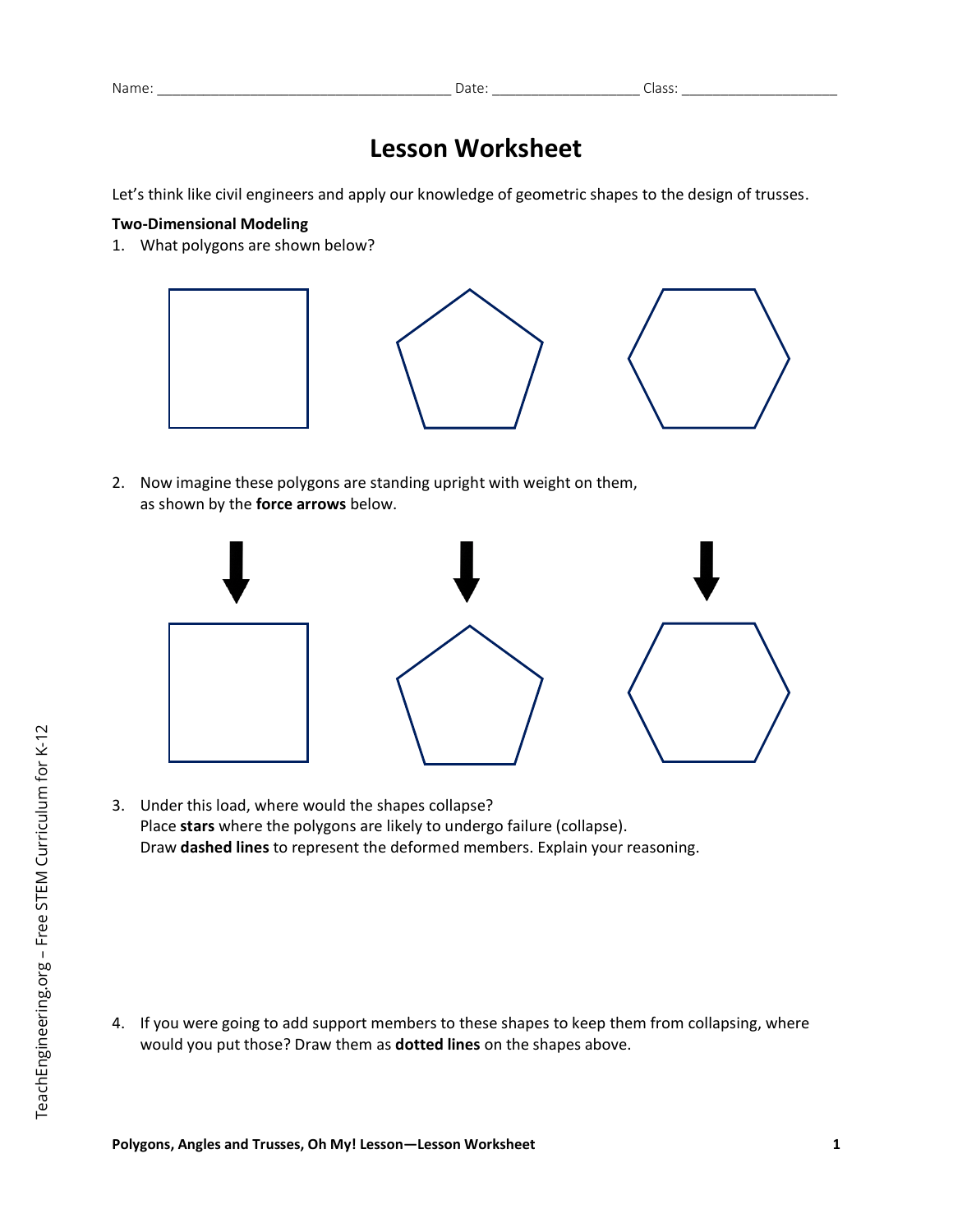| Na |  |
|----|--|
|    |  |

## **Three-Dimensional Modeling**

Now let's test how two prisms would change under a compressive load in a three-dimensional space instead of a two-dimensional space. You are given a cube and a triangular prism, below, to test.

1. How would these square and triangular prisms deform under loads? Draw **dashed lines** to represent the deformed shapes.



2. If you were to add structural members to strengthen the shapes, where would you add them? Draw them as **dotted lines** on your shapes above.

3. Use a ruler to draw a square and an equilateral triangle. Measure all the angles in both shapes. Find the sum of the interior angles in the square and triangle. Write your answers below the shapes.